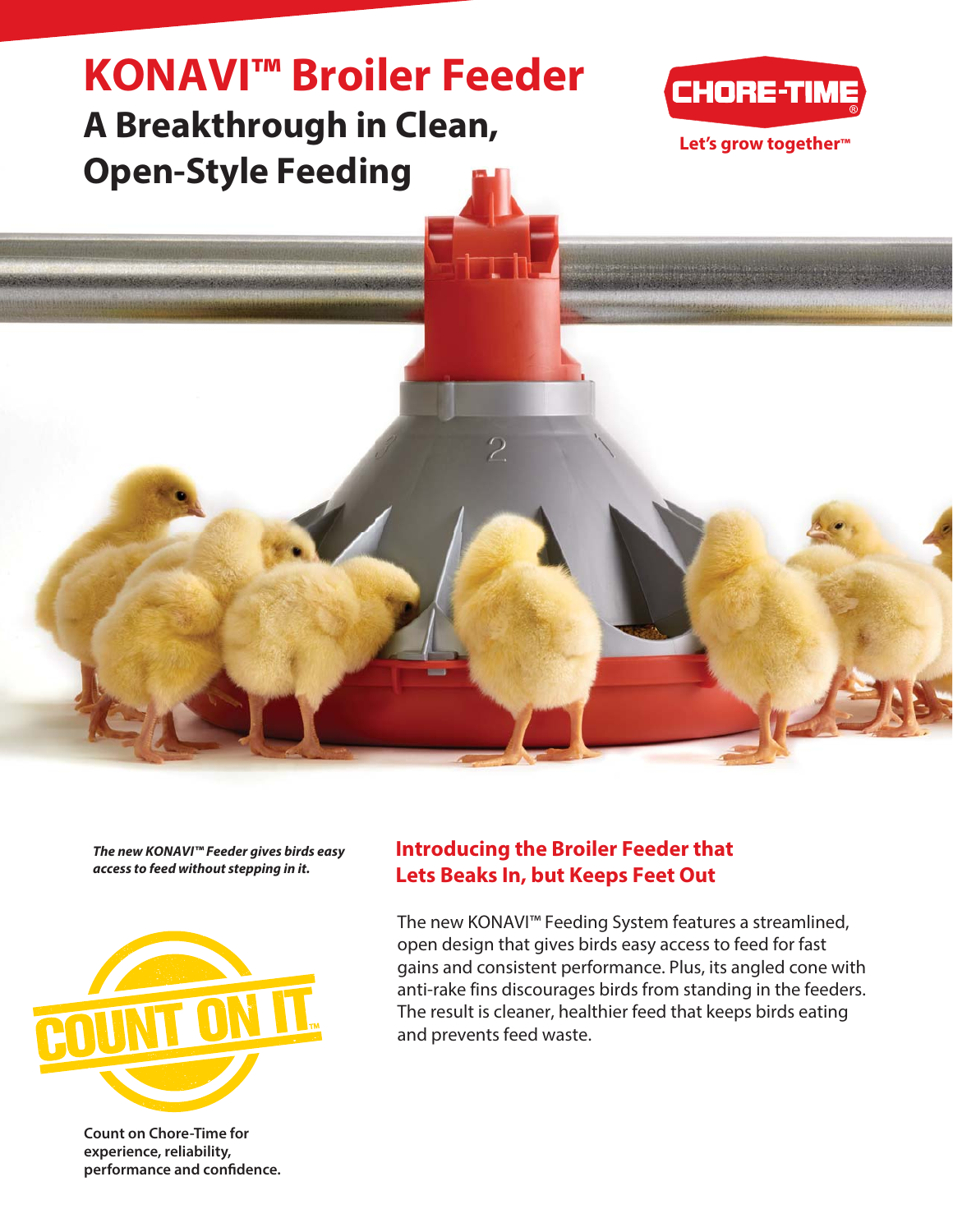# **KONAVI™ Broiler Feeder Lets Beaks In. Keeps Feet Out.**

#### **Maximum Feed Access**

With its low pan height and patented scalloped edge, the Chore-Time KONAVI™ Feeder invites chicks to eat from the outside of the pan from day one. It gives birds comfortable, easy access to feed throughout their growth cycle. With the KONAVI Feeder, you can flood pans high to attract day-old chicks, and then use one of three grow-out settings for finishing birds.

#### **Minimum Feed Waste**

The KONAVI Pan features a unique angled cone with anti-rake fins that discourages birds from stepping into the feeder and scratching feed out of the pan with their feet or beaks. It helps keep feed clean and uncontaminated – improving feed availability and feed efficiency.

### **Complete Cleaning**

The simple, streamlined design of the KONAVI Feeder, with no corners or pockets to trap feed, permits more complete cleaning of the feeder. There are no grills to work around. Simply power wash KONAVI Feeders between flocks for better bird health.

## **Durable Construction**

- Made using heavy-duty, durable polypropylene plastic.
- Engineered to resist the effects of ultraviolet light.
- Eating area of the pan is thicker for long life 3.8 mm (0.15 inches).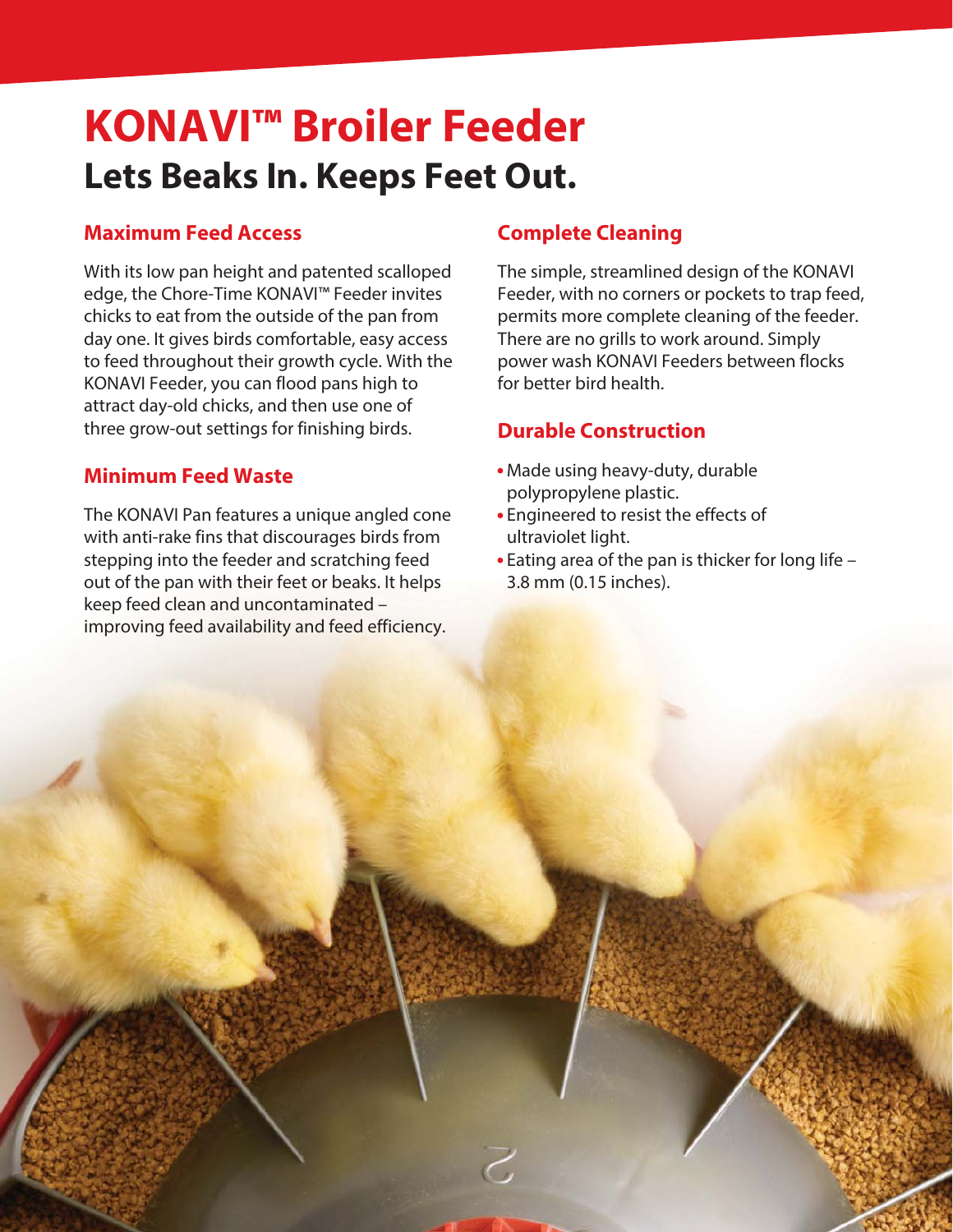

**Let's grow together™**

Two-piece removable top with floor and colony options makes it easy to change out damaged feeders in minutes.

Optional slide shut-off lets you control feed flow to unused pans.

Rotate feeder to engage one of the three grow-out levels – 19.0, 25.4 or 31.7 mm (0.75, 1.0 or 1.25 inches).

Single lever allows easy opening of pan for cleaning.

High flood window flows feed to the far edge of the pan in a full 360 degrees.